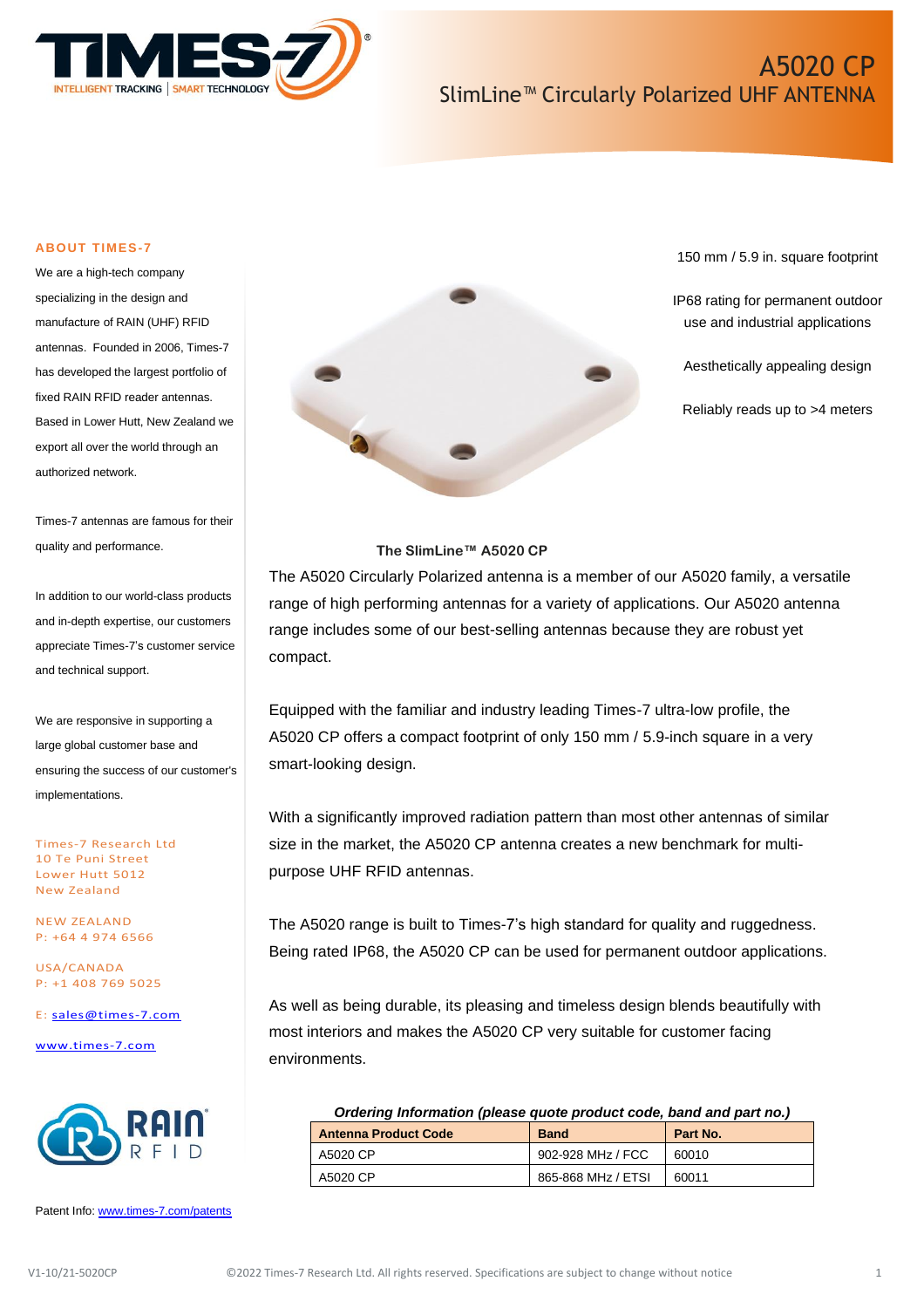

# Physical / Environmental Specifications

| Dimensions $(L \times W \times D)$       | 150.7 mm x 149.4 mm x 14.5 mm<br>5.93" x 5.88" x 0.57"               |
|------------------------------------------|----------------------------------------------------------------------|
| Boxed Unit Dimensions (L x W x D)        | 180 mm x 155 mm x 25 mm<br>7.09" x 6.10" x 0.98"                     |
| Weight                                   | Net: 0.23 kg / 0.51 lbs.;<br>Gross: 0.28 kg / 0.62 lbs.              |
| Radome Material and Color                | UV Resistant and Fire-Retardant WHITE ABS                            |
| <b>Environmental Rating</b>              | <b>IP68</b>                                                          |
| <b>Operating and Storage Temperature</b> | $-30^{\circ}$ to $+65^{\circ}$ C / $-22^{\circ}$ to $+149^{\circ}$ F |
| <b>Mounting</b>                          | Flush or 100 x 100 mm VESA mount using the four mounting holes       |
| <b>Connector Type / Position</b>         | SMA female (Jack) side connector                                     |
| A5020 Flush Screws                       | 30mm 8q Phillips, white wood screws                                  |

# Electrical Specifications

| <b>Frequency Range</b>        | 865-868 MHz (ETSI) / 902-928 MHz (FCC) |
|-------------------------------|----------------------------------------|
| Polarization                  | RHCP (Right Hand Circular Polarized)   |
| <b>Far-field Gain</b>         | 5 dBiC typical                         |
| Far-field 3dB beamwidth       | 105° in both planes typical            |
| <b>VSWR</b>                   | 1.4 typical                            |
| Front to back                 | -10 dB typical                         |
| <b>Axial Ratio</b>            | 2 dB typical                           |
| Nominal Impedance             | 50 $\Omega$                            |
| <b>Anti-static Protection</b> | Yes, DC Grounded                       |
| <b>Antenna Detection</b>      | 10K $\Omega$ resistance                |
| <b>Maximum Input Power</b>    | 3 W                                    |

## Radiation Pattern



# Antenna Planes

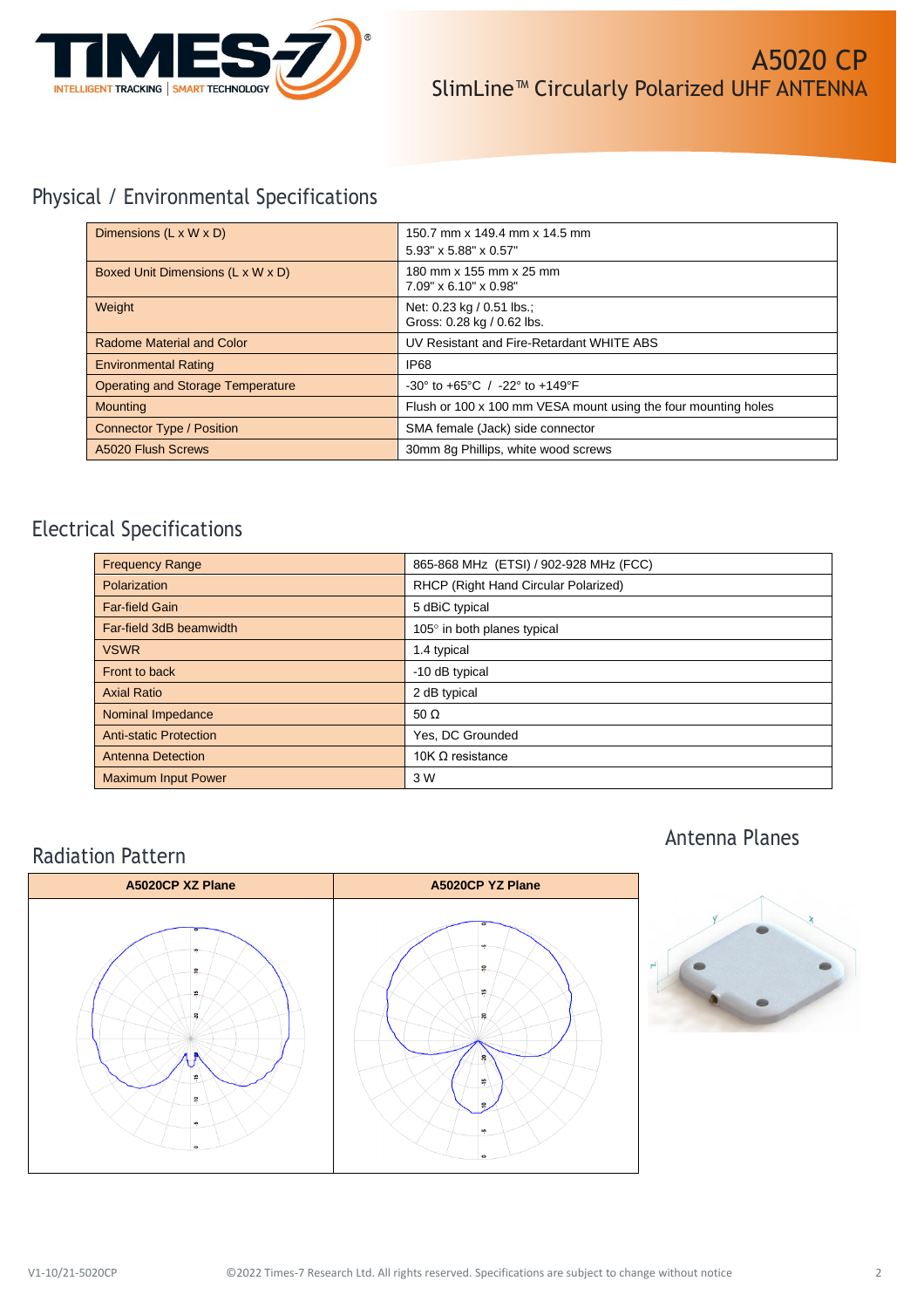

## Application examples for the **A5020 CP**

## Multi-Purpose

The A5020 CP is a rugged antenna meaning it is ideal for asset tracking and encoding RFID tags. This antenna has a typical read range distance of 4m allowing manufacturers, wholesalers and retailers, for example, to track their inventory throughout the supply chain, from the warehouse shelves all the way to the sales floor.

### Waste Management

The A5020 is IP68 rated, meaning it is suitable for permanent outdoor installations. The 'all-plastic' housing prevents the antenna from corroding. The antenna can also be cleaned with cleaning agents.

The ~100° beamwidth of the A5020 antenna makes applications like wheelie bin detection easy and straight-forward. The physical size of the antenna is small and thus installation in waste management trucks is hassle free.

### Retail

The A5020 can easily be deployed in space constrained environments such as retail.

With its superb aesthetics and compact design, the A5020 antenna blends well into the retail back drop.





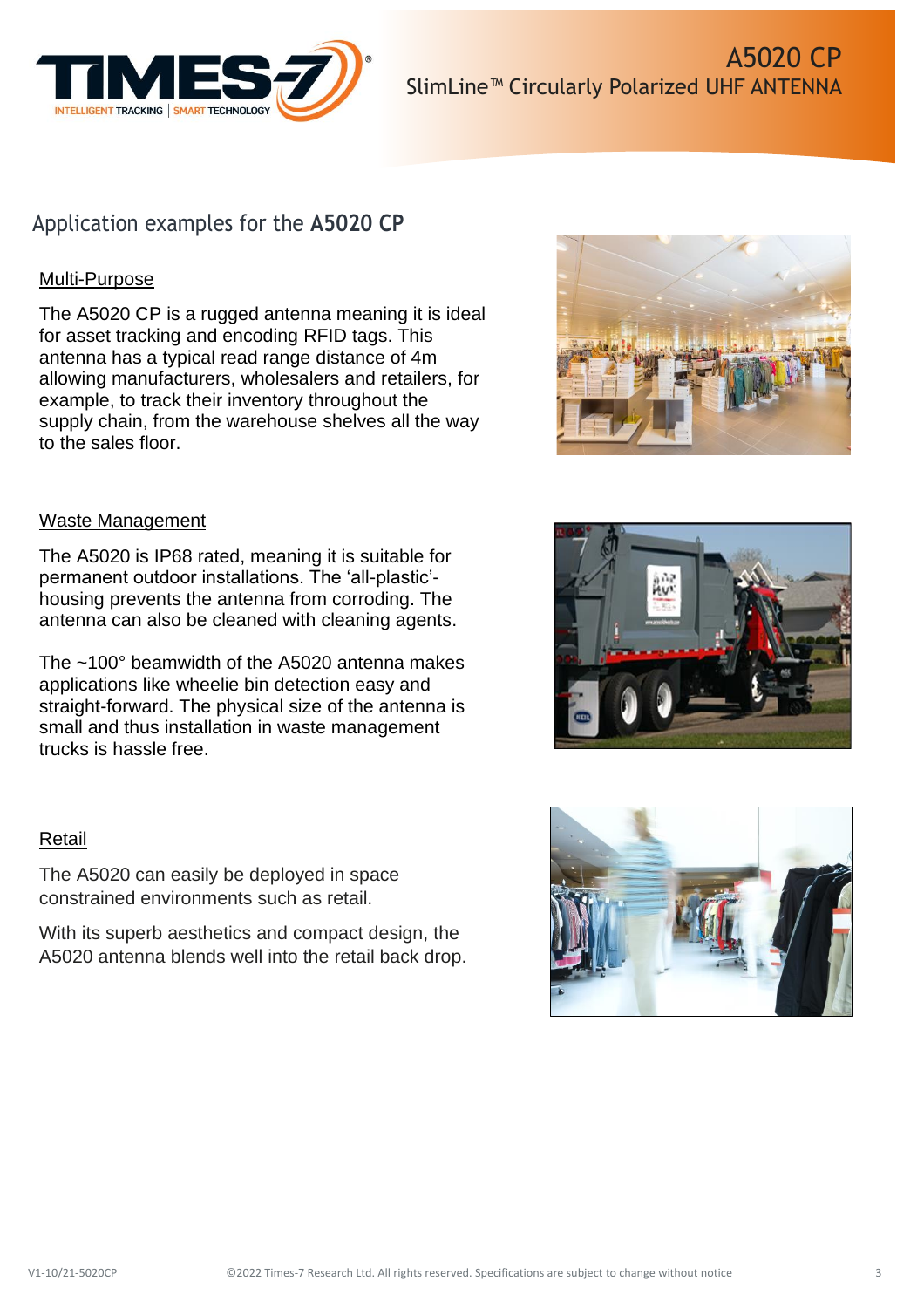

## Mounting Information

The recessed corner mounting holes of the A5020 support 100 x 100mm VESA spaced mounting brackets as shown in the picture.

The innovative slim design of the A5020, equipped with an SMA connector, allows for totally flush mounting using the corner holes.





In situations where the antenna may be subject to stress on the connector or cable it is recommended to use our Connector Protection Backplate. These protect the connector from damage, especially when mounted on a bracket in free space. The Connector Protection Backplate can be used with right angled or straight cables.

Caution:

- Ensure that only finger tightness is used for the SMA connector.
- Use of tools to tighten the connector will apply excessive force and will damage the connector
- Avoid any load or bending force from the cable on the connector.

For further information please refer to the drawings below.



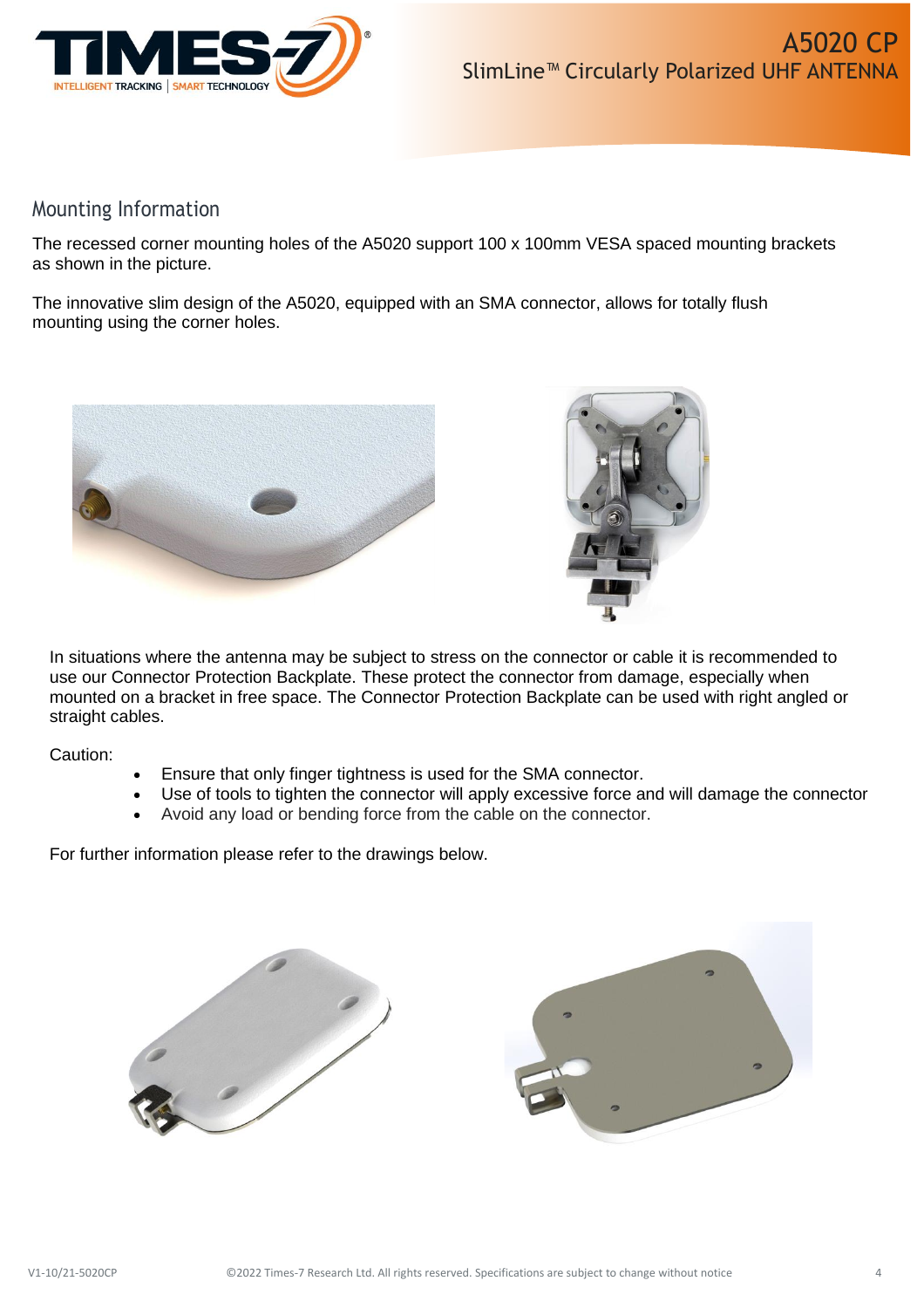

## Order Information

### *When ordering A5020 LX antennas please quote the product code, band & part no.*

| <b>Antenna Product Code</b> | <b>Band</b>        | Part No. |
|-----------------------------|--------------------|----------|
| A5020 CP                    | 902-928 MHz / FCC  | 60010    |
| A5020 CP                    | 865-868 MHz / ETSI | 60011    |

#### *When ordering cable accessories please quote the product code, cable type, & part no.*

| <b>Antenna Product Code</b> | <b>Band / Model</b> | Part No. |
|-----------------------------|---------------------|----------|
| A5020 LX                    | 902-928 MHz / FCC   | 72386    |
| A5020 LX                    | 865-868 MHz / ETSI  | 72387    |
|                             |                     |          |
| A5020 MR                    | 902-928 MHz / FCC   | 72388    |
| A5020 MR                    | 865-868 MHz / ETSI  | 72389    |
|                             |                     |          |
| A5020 NF                    | 865-928 MHz / WB    | 72057    |

| <b>Cable Accessories Product Code</b> | <b>Cable Type</b>  | Part No.              |
|---------------------------------------|--------------------|-----------------------|
| Cable 2 m, SMA to RPTNC               | T7 195 / 240 / 400 | 71436 / 71782 / 72042 |
| Cable 4 m, SMA to RPTNC               | T7 240 / 400       | 71784 / 72043         |
| Cable 6 m, SMA to RPTNC               | T7 240 / 400       | 71904 / 72044         |
| Cable 8 m, SMA to RPTNC               | 240 / 400          | 71788 / 72045         |

| <b>Low-Temperature and Water Resistant</b> | <b>Cable Type</b>     | Part No. |
|--------------------------------------------|-----------------------|----------|
| <b>Cable Accessories Product Code</b>      |                       |          |
| Cable 2 m, RT SMA to RPTNC                 | T7 RG-142 type        | 72395    |
| Cable 4 m, RT SMA to RPTNC                 | <b>T7 RG-142 type</b> | 72396    |
| Cable 6 m, RT SMA to RPTNC                 | T7 RG-142 type        | 72397    |
| Cable 8 m, RT SMA to RPTNC                 | T7 RG-142 type        | 72398    |

| <b>Other Accessories</b>             | <b>Compatibility</b>    | Part No. |
|--------------------------------------|-------------------------|----------|
| A5020 Connector Protection Backplate | A5020 LP / CP / MR / NF | 72394    |

#### View the Times-7 Cable Accessory datasheet [here.](https://www.times-7.com/Cable%20Datasheet_v1.1_A4.pdf)

For additional information such as RoHS, CE, REACH or CAD models please contact us at [sales@times-7.com.](mailto:sales@times-7.com)

The technical data contained in this publication is not a guarantee for which Times-7 Research Ltd assumes legal accountability. It is indicative of typical performance, and if required should be relied on for specific applications only after due verification.

All technical data, specifications and other information contained herein are deemed to be the proprietary intellectual property of Times-7 Research Ltd. No reproduction, copy or use thereof may be made without the express written consent of Times-7 Research Ltd.

Times-7, and the stylized T-7 Antennas logo are trademarks or registered trademarks of Times-7 Research Ltd. All other trademarks are the property of their respective owners. ©2022 Times-7 Research Ltd. All rights reserved. Specifications are subject to change without notice. Datasheet V1-09/21-5020CP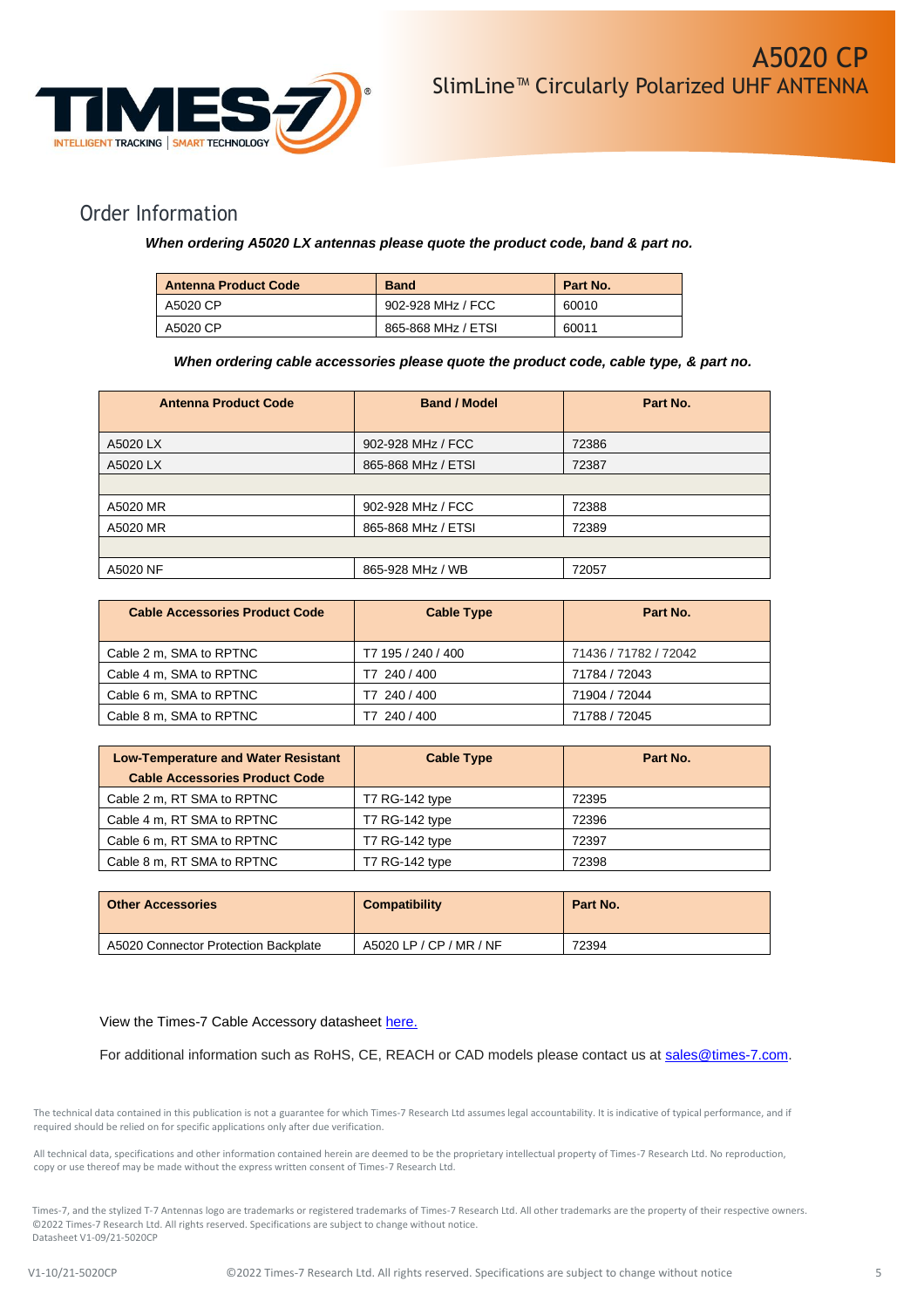### **Mechanical Drawing for the A5020 CP**